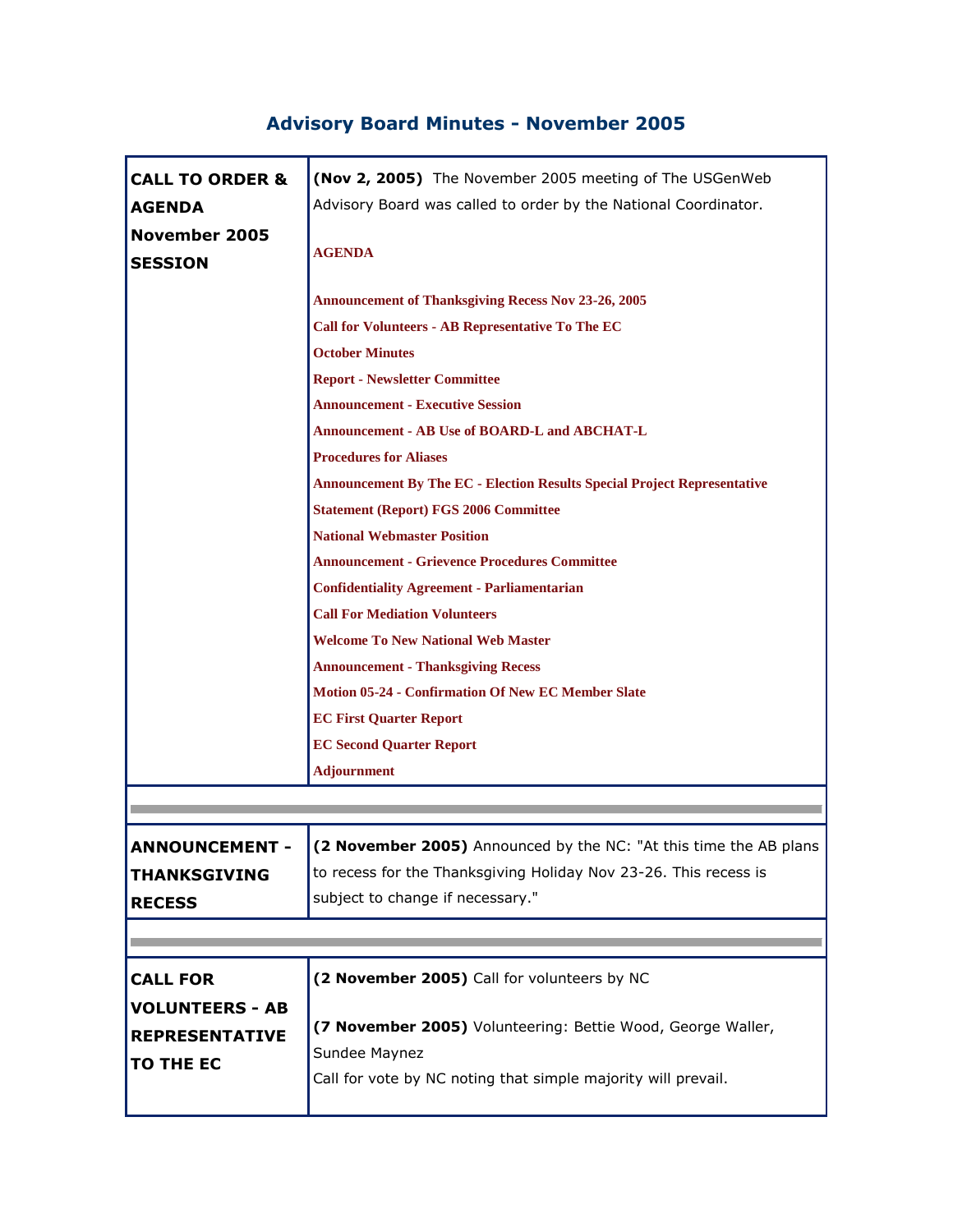|                                                             | Voting:<br>Bettie Wood - Suzanne Shephard, Jan Cortez, Linda Blum-Barton,<br>Angie Rayfield<br>George Waller - Jeffrey Scism, Darilee Bednar, Mike St. Clair, Sundee<br>Maynez, Karen De Groote-Johnson, Larry Flesher<br>Sundee Maynez -<br>(8 November 2005) With 4 voting for Bettie Wood, 6 voting for<br>George Waller, and 0 voting for Sundee Maynez, George Waller is<br>appointed AB Representative to the EC.                                                                                                                                                                                                                                                                                      |
|-------------------------------------------------------------|--------------------------------------------------------------------------------------------------------------------------------------------------------------------------------------------------------------------------------------------------------------------------------------------------------------------------------------------------------------------------------------------------------------------------------------------------------------------------------------------------------------------------------------------------------------------------------------------------------------------------------------------------------------------------------------------------------------|
|                                                             |                                                                                                                                                                                                                                                                                                                                                                                                                                                                                                                                                                                                                                                                                                              |
| <b>OCTOBER MINUTES</b>                                      | (4 October 2005) Without objection, the minutes of the October 2005<br>meeting of the Advisory Board were approved as written.                                                                                                                                                                                                                                                                                                                                                                                                                                                                                                                                                                               |
|                                                             |                                                                                                                                                                                                                                                                                                                                                                                                                                                                                                                                                                                                                                                                                                              |
|                                                             |                                                                                                                                                                                                                                                                                                                                                                                                                                                                                                                                                                                                                                                                                                              |
| <b>REPORT -</b>                                             | (4 November 2005) Report from the Newsletter Committee                                                                                                                                                                                                                                                                                                                                                                                                                                                                                                                                                                                                                                                       |
| <b>NEWSLETTER</b>                                           | From Sharon Rhodes, Committee Chair and Editor                                                                                                                                                                                                                                                                                                                                                                                                                                                                                                                                                                                                                                                               |
| <b>COMMITTEE</b>                                            | Month of Oct 2005                                                                                                                                                                                                                                                                                                                                                                                                                                                                                                                                                                                                                                                                                            |
|                                                             | The Newsletter e-mail list was activated and a call for volunteers was<br>issued during October. Ten members responded and I am talking to<br>each of them. The November newsletter will go out between the 10th<br>and 15th of November under the old format. The Newsletter Committee<br>will be working on an expanded format for the December newsletter.<br>We hope to add several regular sections. For one the Committee is<br>interested in featuring two or three outstanding project websites in the<br>newsletter each month. The NC asked the SCs (via the SC list) to<br>submit any outstanding sites. Another will be a records article akin to<br>the 'New Deal' article several months back. |
|                                                             |                                                                                                                                                                                                                                                                                                                                                                                                                                                                                                                                                                                                                                                                                                              |
| <b>ANNOUNCEMENT -</b><br><b>EXECUTIVE</b><br><b>SESSION</b> | (4 November 2005) By the NC: "The AB is currently in Exec<br>discussing a state issue that has been brought to our attention."                                                                                                                                                                                                                                                                                                                                                                                                                                                                                                                                                                               |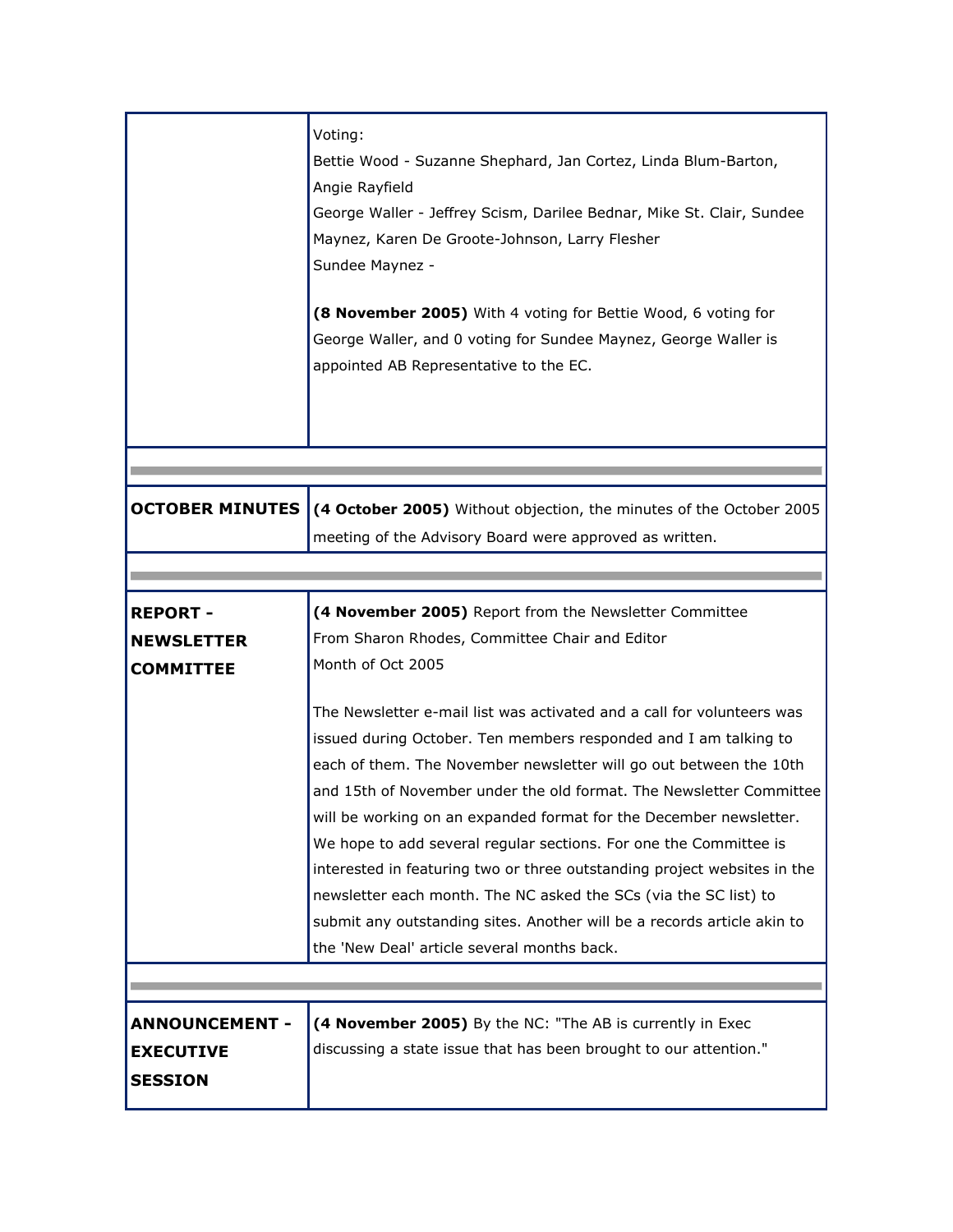| <b>ANNOUNCEMENT -</b><br><b>AB USE OF BOARD-</b><br><b>L AND ABCHAT-L</b>                                               | (8 November 2005) By the NC. The AB will continue to use ABChat<br>for informal discussion, and Board-L for formal business.                                                                                                                                                                                                                                                                                                                                                                                                                                                         |
|-------------------------------------------------------------------------------------------------------------------------|--------------------------------------------------------------------------------------------------------------------------------------------------------------------------------------------------------------------------------------------------------------------------------------------------------------------------------------------------------------------------------------------------------------------------------------------------------------------------------------------------------------------------------------------------------------------------------------|
| <b>PROCEDURES FOR</b><br><b>ALIASES</b>                                                                                 | (8 November 2005) Discussion moved by NC to ABChat.                                                                                                                                                                                                                                                                                                                                                                                                                                                                                                                                  |
| <b>ANNOUNCEMENT</b><br><b>BY THE EC -</b><br><b>ELECTION RESULTS</b><br><b>SPECIAL PROJECT</b><br><b>REPRESENTATIVE</b> | (9 November 2005)<br>*Please forward to all USGenWeb Project members and lists*<br>The USGenWeb Election Committee is pleased to announce the<br>results of the USGenWeb Project Special Project<br>Representative Special Election - 2005.<br>Special Projects Representative<br>Two year term ending - 8/31/2007.<br>Enfinger 38 86.363<br>Barnum 6 13,636<br>44 100,000<br>The EC declares Cyndie Enfinger the winner.<br>The Election Committee would like to thank all candidates<br>and voters for participating.<br>Tina S. Vickery, Chair<br>The USGenWeb Election Committee |
|                                                                                                                         |                                                                                                                                                                                                                                                                                                                                                                                                                                                                                                                                                                                      |
|                                                                                                                         |                                                                                                                                                                                                                                                                                                                                                                                                                                                                                                                                                                                      |
| <b>STATEMENT</b><br>(REPORT) FGS<br><b>2006 COMMITTEE</b>                                                               | (12 November 2005)<br>From: D. Joshua Taylor<br>To: 'Linda Haas Davenport'                                                                                                                                                                                                                                                                                                                                                                                                                                                                                                           |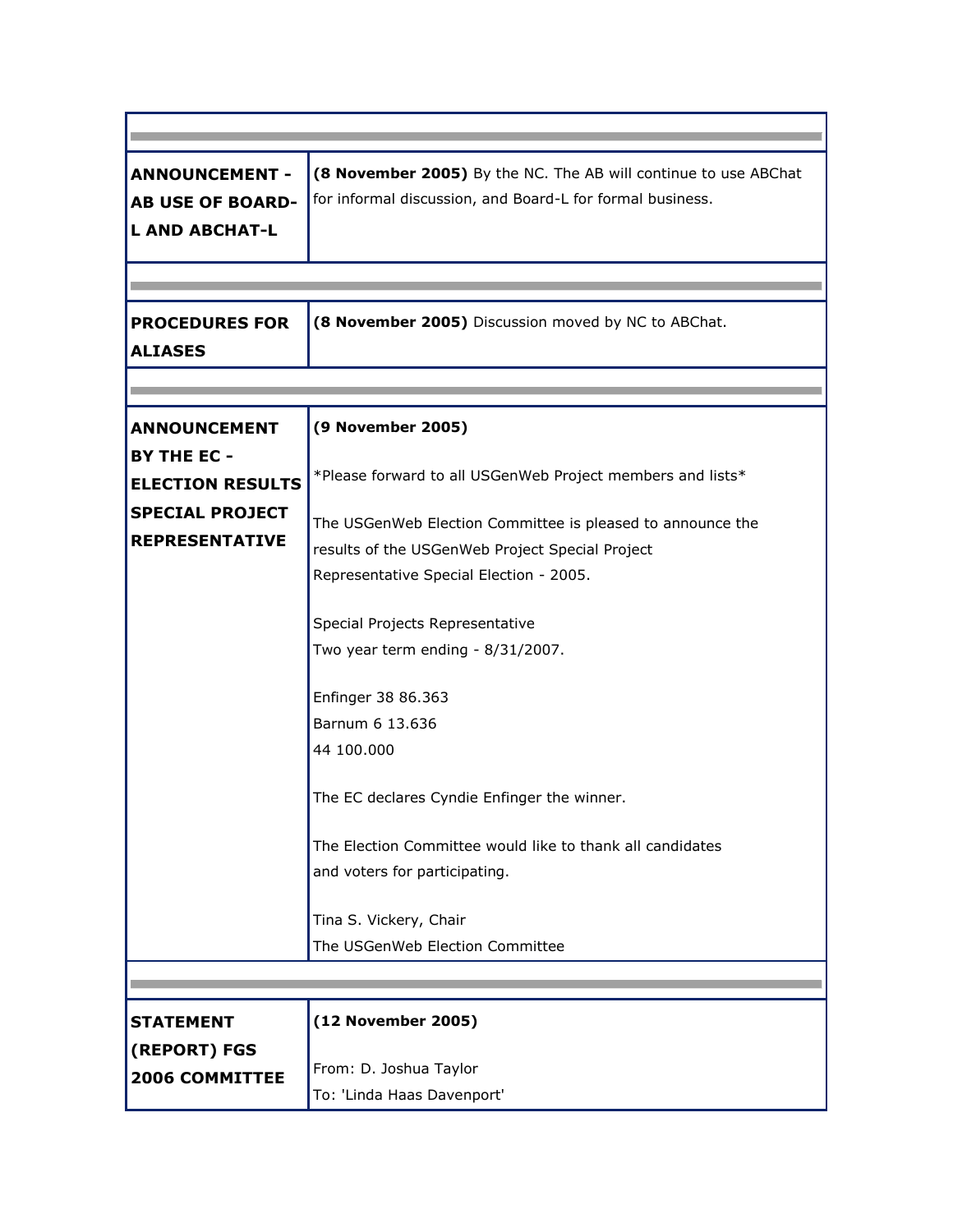Sent: Friday, November 11, 2005 10:24 PM Subject: FGS 2006 Committee Statement (Report)

The FGS 2006 Committee is a volunteer grass roots committee comprised of five committee members, plus speakers. All committee members and speakers are USGenWeb members from various areas of the project.

The purpose of the Committee is to provide a track and a booth at the upcoming FGS 2006 Conference in Boston.

Committee Members:

D. Joshua Taylor - Chair Ellen Pack - Speaker and Personnel Coordinator Tina Vickery - Booth Shari Handley - Activities Coordinator Lela Evans - Brochures - Publicity

Speaker names will be released in conjunction with the program announcement by FGS.

As a courtesy, the FGS 2006 Committee has been in contact with the NC, advising the NC of our efforts and progress, and we will continue to provide updates as appropriate.

The Committee has also advised the USGW membership of our activities via posts to appropriate USGW mail lists, a web page linked from the National Website, and announcements placed in the USGenWeb Newsletter. Those updates and announcements will also continue as appropriate.

While not a committee of the Advisory Board, we look forward to the support of the entire USGenWeb Project community, as we plan this milestone celebration of our 10th anniversary.

Ref: http://www.usgenweb.org/volunteers/FGS.shtml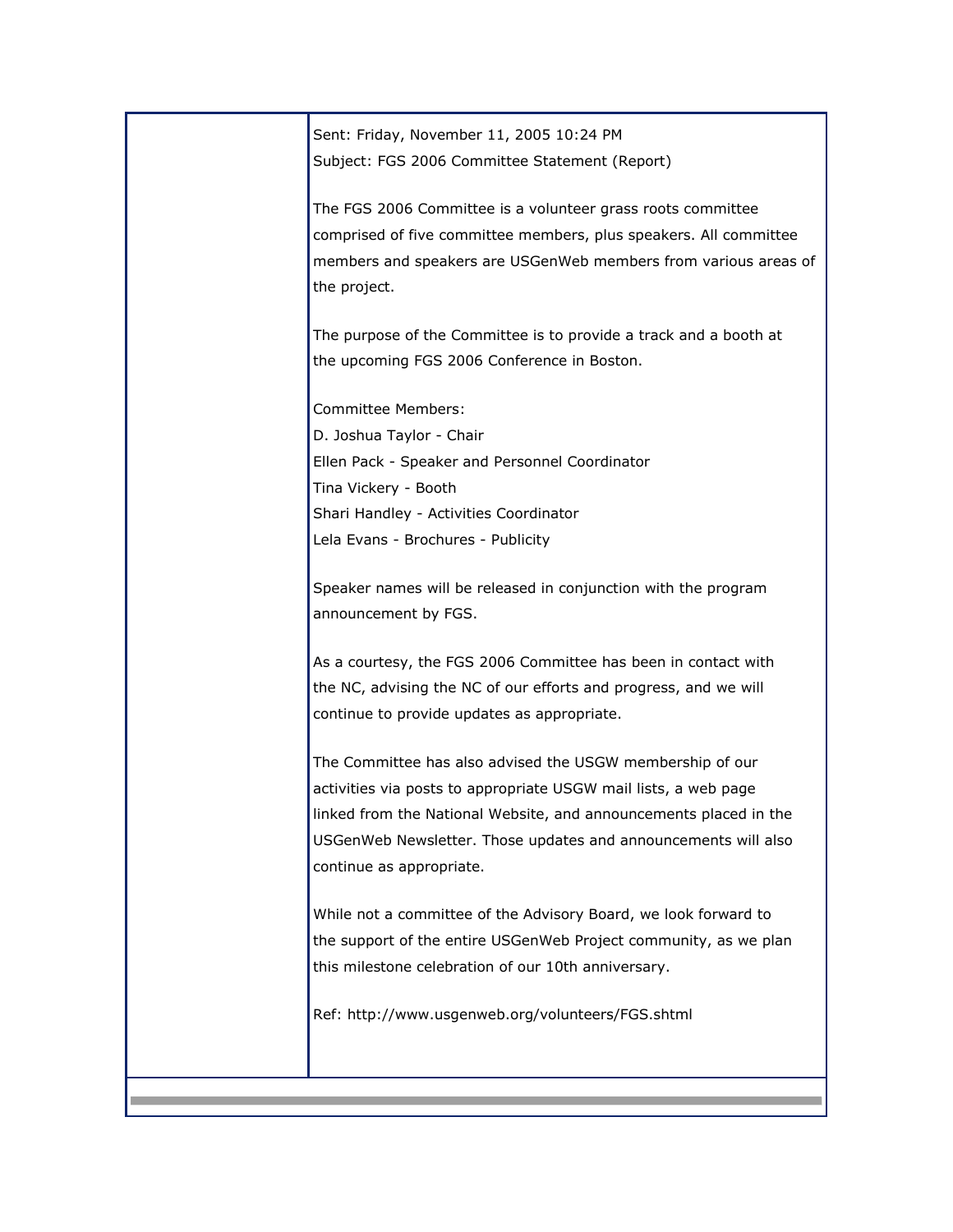| <b>NATIONAL</b><br><b>WEBMASTER</b><br><b>POSITION</b> | (13 November 2005) NC announced that current National<br>Webmaster Mike Jarvis has resigned due to other commitments. Mike<br>recommended assistant National Webmaster Julie McGrew-Ayres. NC<br>called for discussion.                                                                                                                 |
|--------------------------------------------------------|-----------------------------------------------------------------------------------------------------------------------------------------------------------------------------------------------------------------------------------------------------------------------------------------------------------------------------------------|
|                                                        | (15 November 2005) NC places a Call for Volunteers for a new<br>National Webmaster and/or assistant webmaster.                                                                                                                                                                                                                          |
|                                                        | "Mike Jarvis the current web master for the National site<br>(http://www.usgenweb.com) is resigning. The appointment of Julie<br>McGrew-Ayres, the assistant web master, as the new web master is<br>being discussed on Board-L. With this change, if Julie is<br>appointed, the national site will need a new assistant web<br>master. |
|                                                        | If you are interested in this position will you please send your<br>qualifications and some examples of your web sites designs to<br>your regional reps or to me? If you have any questions I'll do my<br>best to answer them."<br>(17 November 2005) NC calls for vote on appointing Julie McGrew-<br>Ayres new National Webmaster.    |
|                                                        | Agree: Suzanne Shephard, Mike St. Clair, Linda Blum-Barton, George<br>Waller, Karen De Groote-Johnson, Jan Cortez, Darilee Bednar, Cyndie<br>Enfinger, Jeffery Scism, Sundee Maynez, Larry Flesher, Bettie Wood,<br>Angie Rayfield,<br>Disagree:<br>Abstaining:<br>Not Voting: David Morgan                                             |
|                                                        | (19 November 2005) With 13 Agree votes, 0 Disagree votes, 0<br>Abstentions, and 1 member not voting, Julie McGrew-Ayres is<br>appointed as web master of the National web site.<br>(19 November 2005) NC extends gratitude on behalf of the project<br>to departing National web master Mike Jarvis.                                    |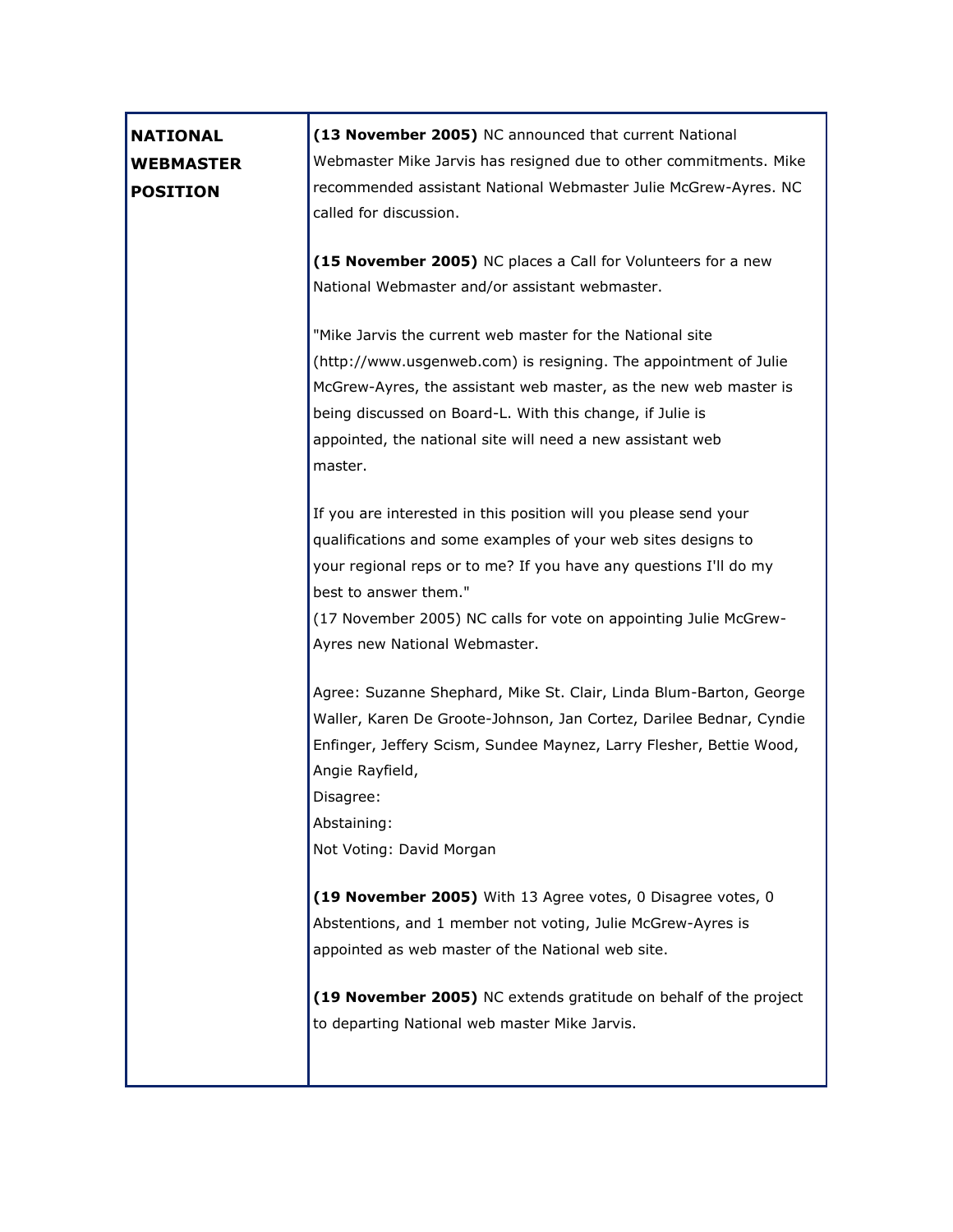| <b>ANNOUNCEMENT -</b>                                           | (14 November 2004) By Angie Rayfield and Scott Burow                                                                                                                                                                                                                                                |
|-----------------------------------------------------------------|-----------------------------------------------------------------------------------------------------------------------------------------------------------------------------------------------------------------------------------------------------------------------------------------------------|
| <b>GRIEVENCE</b>                                                |                                                                                                                                                                                                                                                                                                     |
| <b>PROCEDURES</b>                                               | ******* Please forward to all Project Lists *******                                                                                                                                                                                                                                                 |
| <b>COMMITTEE</b>                                                | The Grievance Procedures Committee is beginning discussion of new<br>procedures for the handling of grievances and complaints within the<br>USGenWeb Project. All Project members are invited to subscribe to the<br>GPC list to follow the discussion and to provide feedback to the<br>committee. |
|                                                                 | To subscribe, send an email to USGW-GC-L-request@rootsweb.com<br>with the<br>command                                                                                                                                                                                                                |
|                                                                 | subscribe                                                                                                                                                                                                                                                                                           |
|                                                                 | in the body of the message, with no other text. You may also subscribe<br>to the list in digest mode by sending your requestion [sic] to USGW-<br>GC-D-request@rootsweb.com.                                                                                                                        |
|                                                                 | Please join us!                                                                                                                                                                                                                                                                                     |
|                                                                 | Angie Rayfield<br>Scott Burow<br>Co-Chairs, Grievance Procedures Committee                                                                                                                                                                                                                          |
|                                                                 |                                                                                                                                                                                                                                                                                                     |
| <b>CONFIDENTIALITY</b><br><b>AGREEMENT -</b><br>PARLIAMENTARIAN | (19 November 2005) By the NC. Parliamentarian D. Joshua Taylor<br>asked to agree to maintain confidentiality of the Exec-List prior to being<br>subscribed.                                                                                                                                         |
|                                                                 | (21 November 2005) Response from Josh, "Yes Linda, I agree to the<br>confidentiality of discussion held in Exec and on any other private AB<br>list."                                                                                                                                               |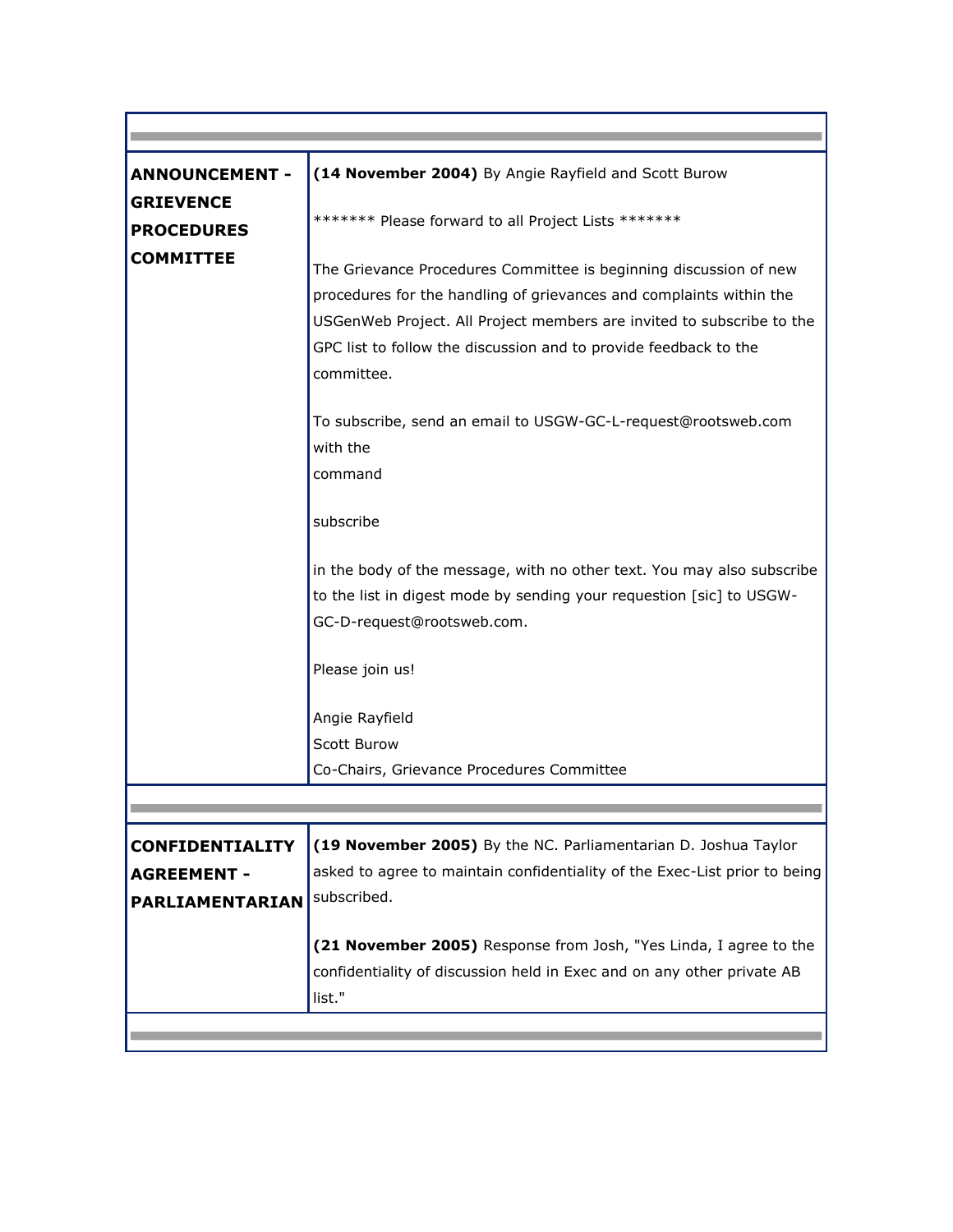| <b>CALL FOR</b><br><b>MEDIATION</b><br><b>VOLUNTEERS</b> | (19 November 2005) By the NC. Under Section A of the Mediation<br>Procedures it is directed that the National Coordinator shall ask which<br>members of the Advisory Board are willing to serve as mediators. The<br>entire Advisory Board shall then vote to select five (5) of these<br>volunteers. |
|----------------------------------------------------------|-------------------------------------------------------------------------------------------------------------------------------------------------------------------------------------------------------------------------------------------------------------------------------------------------------|
|                                                          | Volunteers: Darilee Bednar, Cyndie Enfinger, Karen De Groote-Johnson,<br>Linda Blum-Barton, Sundee Maynez, Jeffery Scism                                                                                                                                                                              |
|                                                          |                                                                                                                                                                                                                                                                                                       |
|                                                          |                                                                                                                                                                                                                                                                                                       |
| <b>WELCOME TO NEW</b>                                    | (20 November 2005) By the NC: "On behalf of the AB I would like to                                                                                                                                                                                                                                    |
| <b>NATIONAL WEB</b>                                      | thank Julie McGrew-Ayres for agreeing to serve as the new web master                                                                                                                                                                                                                                  |
| <b>MASTER</b>                                            | for the national web site. Julie and Mike Jarvis revamped the national                                                                                                                                                                                                                                |
|                                                          | web site not too long ago and they did an outstanding job. Julie is now                                                                                                                                                                                                                               |
|                                                          | busy working on several things that will not only improve the looks of                                                                                                                                                                                                                                |
|                                                          | the site but increase its usability. Welcome aboard Julie."                                                                                                                                                                                                                                           |
|                                                          |                                                                                                                                                                                                                                                                                                       |
|                                                          |                                                                                                                                                                                                                                                                                                       |
| <b>ANNOUNCEMENT -</b>                                    | (23 November 2005) By the NC. AB enters into Thanksgiving recess,                                                                                                                                                                                                                                     |
| THANKSGIVING                                             | to reconvene Monday Nov 28th at 6:00 a.m.                                                                                                                                                                                                                                                             |
| <b>RECESS</b>                                            |                                                                                                                                                                                                                                                                                                       |
|                                                          |                                                                                                                                                                                                                                                                                                       |
|                                                          |                                                                                                                                                                                                                                                                                                       |
| <b>MOTION 05-24 -</b>                                    | (28 November 2005)                                                                                                                                                                                                                                                                                    |
| <b>CONFIRMATION OF</b>                                   |                                                                                                                                                                                                                                                                                                       |
| <b>NEW EC MEMBER</b>                                     | TO: National Coordinator and Advisory Board, USGenWeb Project                                                                                                                                                                                                                                         |
| SLATE                                                    | FROM: USGenWeb Election Committee                                                                                                                                                                                                                                                                     |
|                                                          | SUBJECT: Submission of Slate for Confirmation                                                                                                                                                                                                                                                         |
|                                                          | Per procedure, the Election Committee submits the following slate to                                                                                                                                                                                                                                  |
|                                                          | the USGenWeb Advisory Board for confirmation:                                                                                                                                                                                                                                                         |
|                                                          | "2. Formation of the Subcommittee:                                                                                                                                                                                                                                                                    |
|                                                          | As necessary to select new or replacement EC Members, the EC will                                                                                                                                                                                                                                     |
|                                                          | publish a Call for Volunteers on the Election Committee's Webpage,                                                                                                                                                                                                                                    |
|                                                          | USGENWEB-Discuss, STATE-COORD, USGENWEB-ALL, the Special                                                                                                                                                                                                                                              |
|                                                          | Projects mailing lists, the regional mailing lists, and any lists or other                                                                                                                                                                                                                            |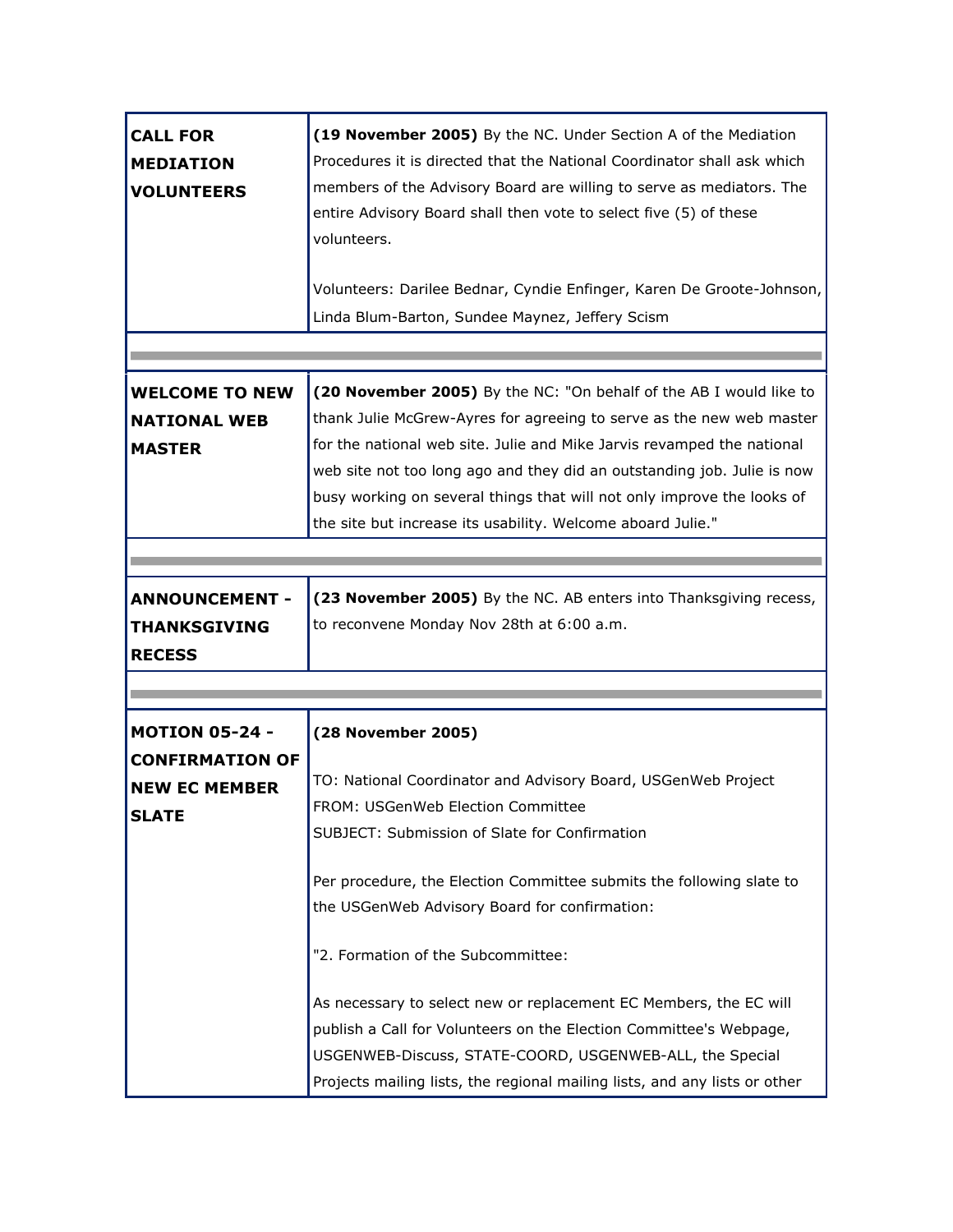avenue appropriate to reach the most volunteers including if necessary a personal e-mail to each project volunteer.

From the list of volunteers, the EC shall select new or replacement members for the EC. This list of volunteers shall then be submitted to the Advisory Board for approval and confirmation. The Advisory Board shall not be allowed to "pick and choose" any individual committee member. Should the Advisory Board disapprove the slate of members in its entirety, the process shall be repeated.

The Election Committee respectfully submits the following slate for confirmation:

Donna Allen:

 $\overline{\phantom{a}}$ 

Giles Co., TNGenNet http://www.tngenweb.org/giles/ Amelia Co., VAGenWeb http://www.rootsweb.ancestry.com/~vaamelia/ Richmond Co., VAGenWeb http://www.rootsweb.ancestry.com/~varichmo/ Rappahannock Co., VAGenWeb http://www.rootsweb.ancestry.com/~varappah/ Culpepper Co., VAGenWeb http://www.rootsweb.ancestry.com/~vaculpep/culp.htm Nottoway Co., VAGenWeb http://www.rootsweb.ancestry.com/~vanottow/ McIntosh Co., GAGenWeb http://www.rootsweb.ancestry.com/~gamcint2/ Moore Co., TXGenWeb http://www.rootsweb.ancestry.com/~txmoore/ Kleberg Co., TXGenWeb http://www.rootsweb.ancestry.com/~txkleber/ Jim Hogg Co., TXGenWeb http://www.rootsweb.ancestry.com/~txjimhog/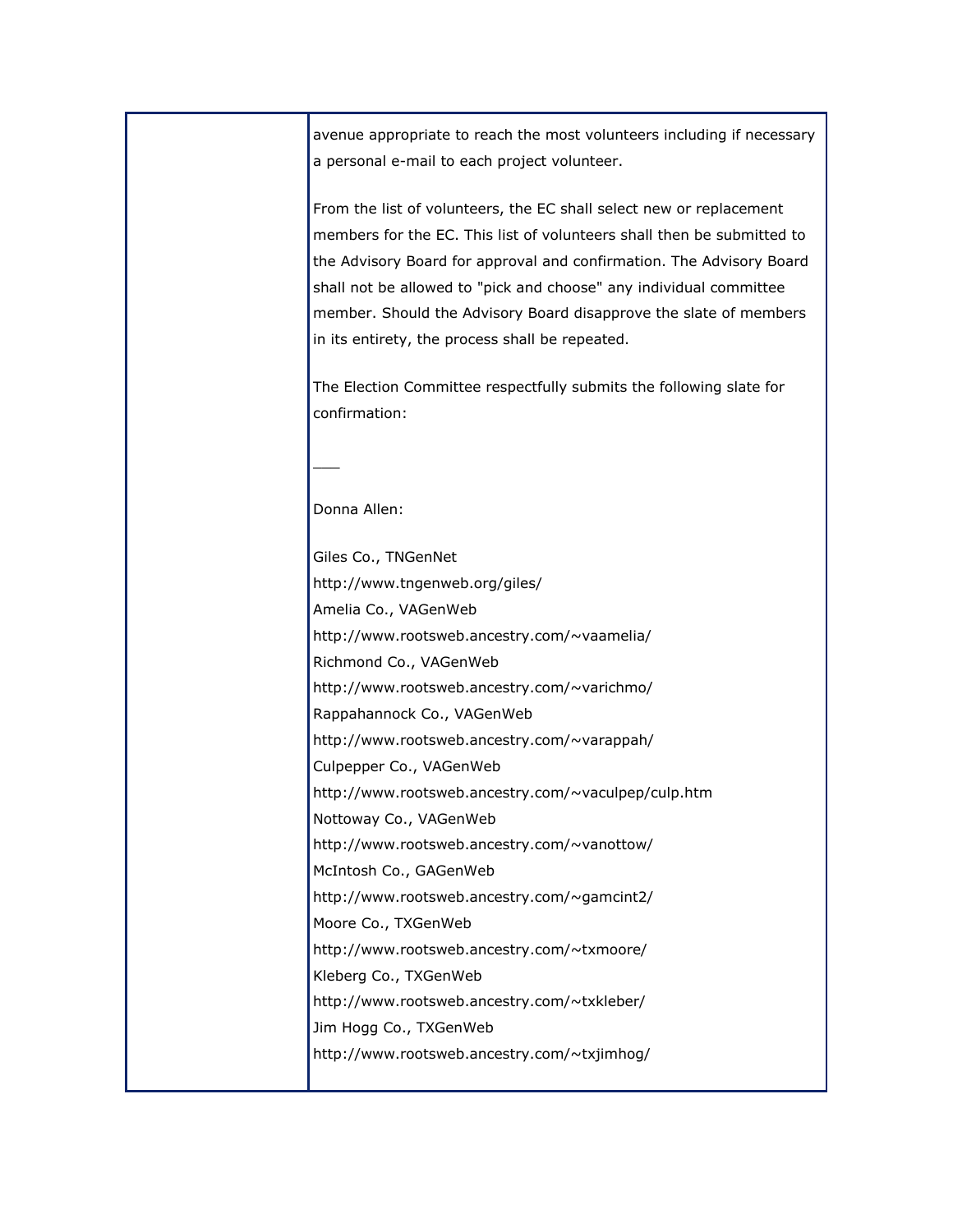## ---

Jo (Castleberry) Branch:

Parish Coordinator for Cameron, E. Baton Rouge and Evangeline Parishes, Louisiana http://www.rootsweb.ancestry.com/~lacamero/campar.htm http://rootsweb.com/~laeastba/ http://www.rootsweb.ancestry.com/~laevange/ State Mystery Photos page, Catahoula, Evangeline, Jackson, and Winn Parishes, Louisiana. http://usgwarchives.net/la/mystery.htm State Archives Coordinator, LA http://usgwarchives.net/la/lafiles.htm ---

Debbie Gerischer Iowa History Project http://iagenweb.org/history/ Assistant CC Scott County, IAGenWeb Project http://www.celticcousins.net/scott/

---

Nancy Janyszeski: Incumbent Election Committee member, eligible for full two year term.

## ---

Betsy Mills: ARGenWeb State Coordinator http://www.argenweb.net/ CC Nevada County, ARGenWeb Project http://www.rootsweb.ancestry.com/~arnevada/ CC Clark County, ARGenWeb Project http://www.rootsweb.ancestry.com/~arclark/ CC Lamar County, TXGenWeb Project http://gen.1starnet.com/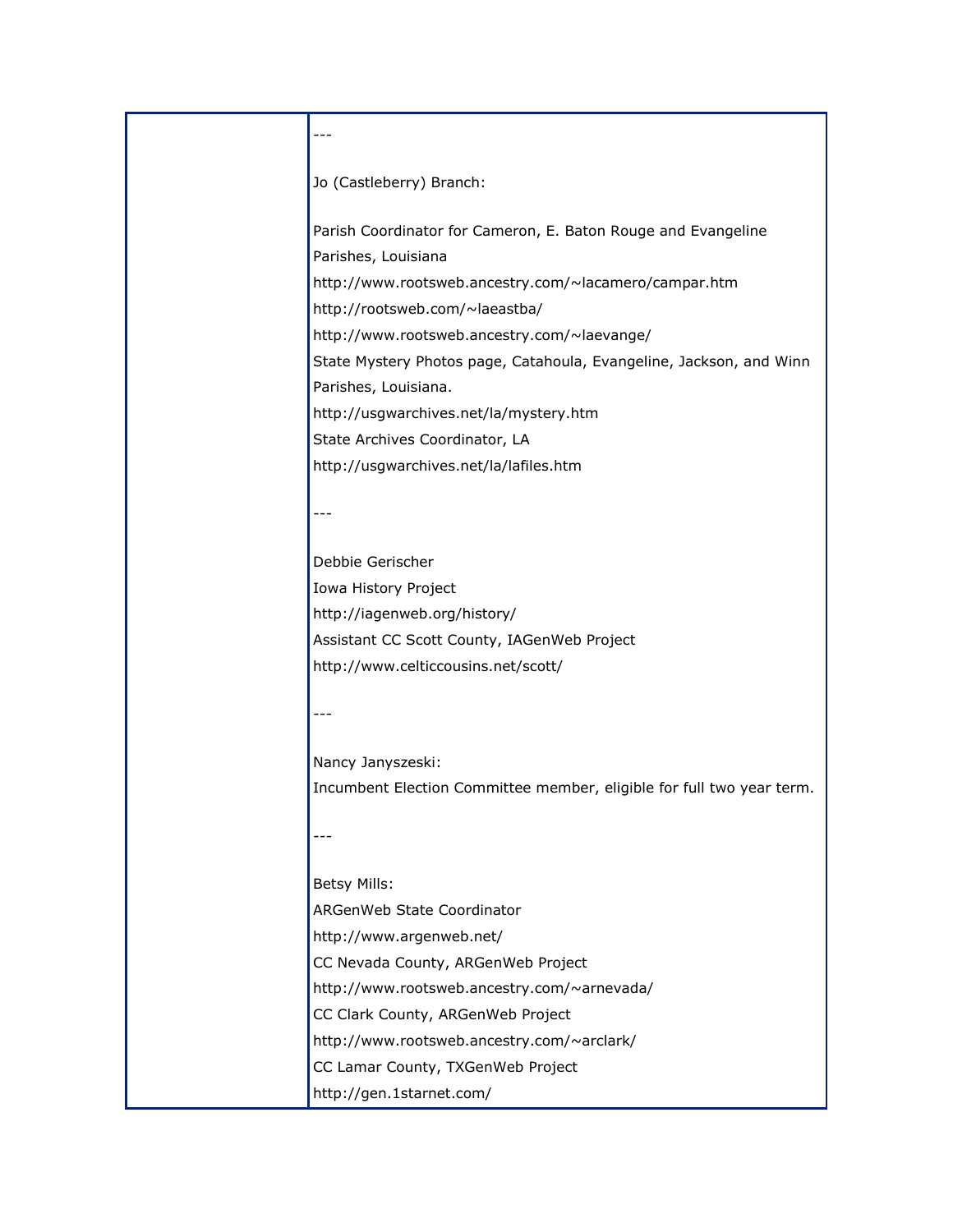| Co-CC Delta County, TXGenWeb Project                    |
|---------------------------------------------------------|
| http://www.rootsweb.ancestry.com/~txdelta/              |
|                                                         |
|                                                         |
| Winona Solomon:                                         |
| CC Bute County, MSGenWeb Project                        |
| http://www.rootsweb.ancestry.com/~ncbute/               |
|                                                         |
|                                                         |
| Denise Wells:                                           |
| Arapahoe County, ORGenWeb Project                       |
| http://www.rootsweb.ancestry.com/~coarapah/index.htm    |
| Denver County, ORGenWeb Project                         |
| http://www.rootsweb.ancestry.com/~codenver/index.htm    |
| Broward County, Flense Project                          |
| http://www.rootsweb.ancestry.com/~flbrowar/             |
|                                                         |
| Respectfully submitted,                                 |
| Tina S. Vickery, Chair                                  |
| USGenWeb Project Election Committee                     |
| (28 November 2005) NC calls for motion to approve.      |
| (29 November 2005) Moved by Jeffrey Scism               |
|                                                         |
| "I move to accept the slate as indicated herein."       |
|                                                         |
| Seconded by George Waller.                              |
| Motion numbered by the NC, and opened for discussion.   |
| (30 November 2005) EC forwards qualifications for Nancy |
| Janyszeski.                                             |
| ASC PA                                                  |
| http://www.pagenweb.org/                                |
| CoCC Bucks County PA                                    |
| http://www.rootsweb.ancestry.com/~pabucks/              |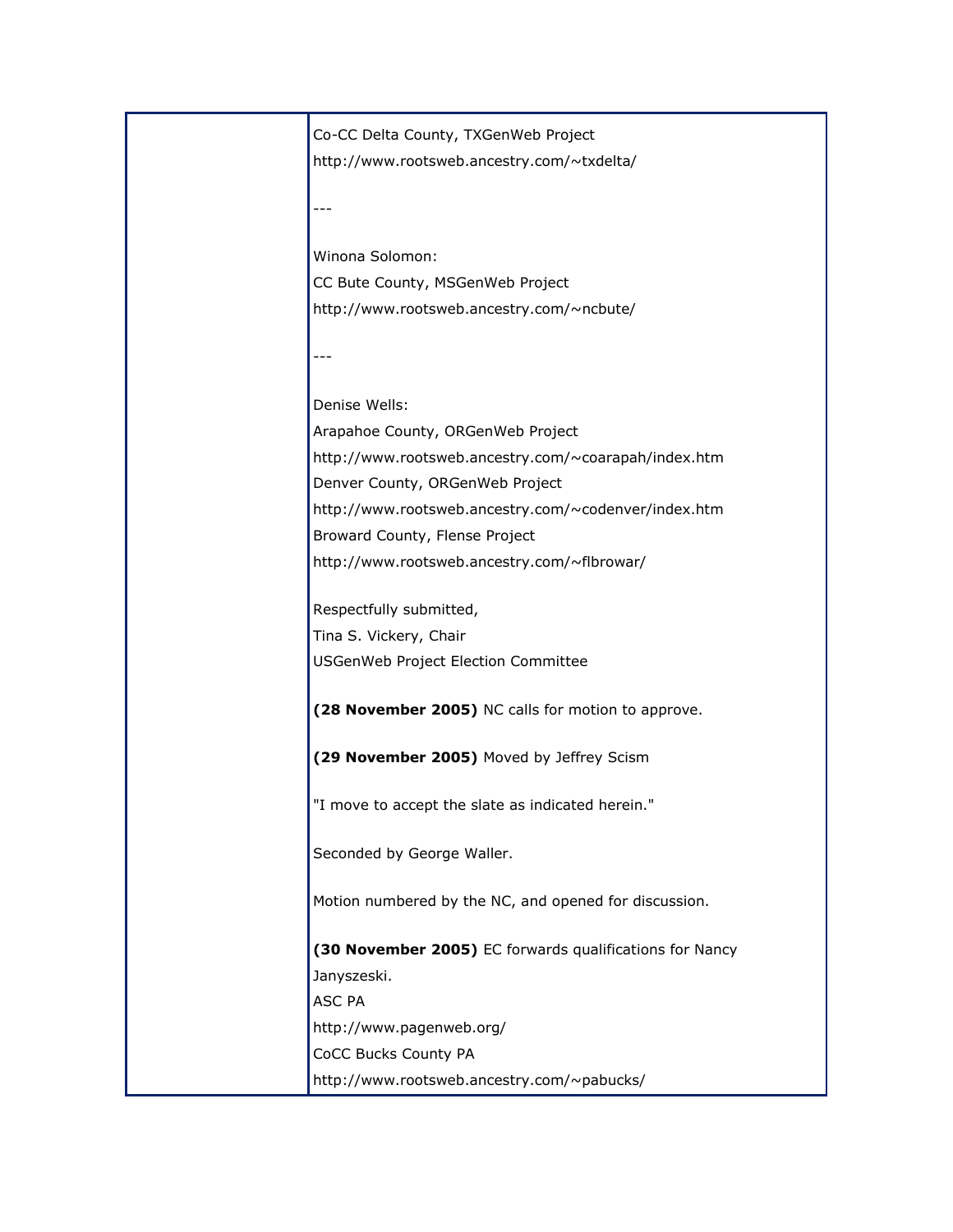|                         | CC Northampton PA                                                        |
|-------------------------|--------------------------------------------------------------------------|
|                         | http://www.pa-roots.com/~northampton/                                    |
|                         | Current member: EC                                                       |
|                         |                                                                          |
|                         | [Motion carried over to December Meeting.]                               |
|                         |                                                                          |
|                         |                                                                          |
| <b>EC FIRST QUARTER</b> | (29 November 2005)                                                       |
| <b>REPORT</b>           |                                                                          |
|                         | TO: National Coordinator and Advisory Board, USGenWeb                    |
|                         | <b>FROM: USGenWeb Elections Committee</b>                                |
|                         | SUBJECT: EC REPORT First Quarter, 2005                                   |
|                         |                                                                          |
|                         | January - 2005: The USGenWeb Election Committee issued a call for        |
|                         | two volunteers who would like to serve on the committee.                 |
|                         |                                                                          |
|                         | USGenWeb Project Election Committee contacted all State Coordinators     |
|                         | and Archive/National Special Project Coordinators to request current     |
|                         | membership lists for their respective Projects.                          |
|                         | The Election Committee was directed by the Advisory Board to "           |
|                         | conduct a poll of the membership to establish the wishes of the          |
|                         |                                                                          |
|                         | membership as to whether one or multiple logos should be used by the     |
|                         | Project." The Elections Committee accepted registrations for this poll   |
|                         | from January 12, 2005 thru January 26, 2005.                             |
|                         | The Election committee presented a draft proposal for the wording of     |
|                         | the upcoming Logo poll. The Advisory Board voted in late January for     |
|                         | the following wording:                                                   |
|                         |                                                                          |
|                         | "(1) Should The USGenWeb Project have only one official logo design,     |
|                         | which each member site shall be required to display prominently, or      |
|                         | should there also be additional approved logo designs from which         |
|                         | members can choose? One Logo Multiple Logos                              |
|                         |                                                                          |
|                         | (2) If this poll determines that most respondents want multiple logo     |
|                         | choices, then how many alternative logo designs should be available to   |
|                         |                                                                          |
|                         | choose from?(in addition to the one "official" logo): 1, 2, 3, more than |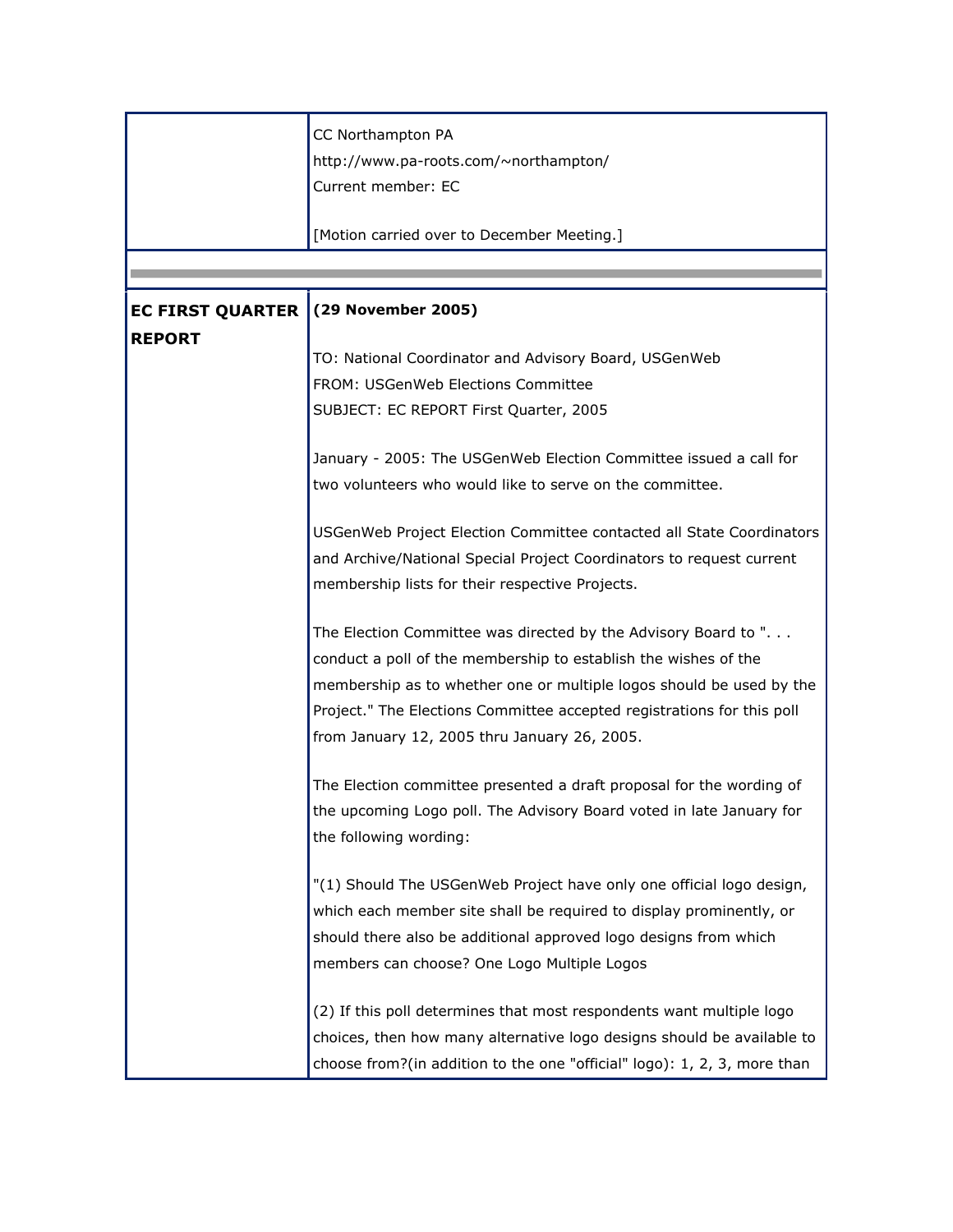|                       | 3"                                                                                                                                      |
|-----------------------|-----------------------------------------------------------------------------------------------------------------------------------------|
|                       | February - 2005: Passwords were issued for the USGenWeb Project<br>Logo Poll Voting took place February 23, 2005 through March 9, 2005. |
|                       | March - 2005: The USGenWeb Election Committee announced the<br>results of the USGenWeb Logo Poll:                                       |
|                       | $-$                                                                                                                                     |
|                       | One logo 279                                                                                                                            |
|                       | Multiple 283                                                                                                                            |
|                       | 1 alternate 127                                                                                                                         |
|                       | 2 9 8                                                                                                                                   |
|                       | 3 1 5 3                                                                                                                                 |
|                       | more than 3 136                                                                                                                         |
|                       | $---$                                                                                                                                   |
|                       | Respectfully submitted,                                                                                                                 |
|                       | <b>USGenWeb Election Committee</b>                                                                                                      |
|                       |                                                                                                                                         |
|                       |                                                                                                                                         |
|                       |                                                                                                                                         |
|                       |                                                                                                                                         |
|                       |                                                                                                                                         |
|                       |                                                                                                                                         |
|                       |                                                                                                                                         |
|                       |                                                                                                                                         |
|                       |                                                                                                                                         |
|                       |                                                                                                                                         |
| <b>EC SECOND</b>      | (29 November 2005)                                                                                                                      |
| <b>QUARTER REPORT</b> |                                                                                                                                         |
| (This report was      | TO: National Coordinator and Advisory Board, USGenWeb                                                                                   |
| corrected and         | FROM: USGenWeb Elections Committee                                                                                                      |
| resubmitted in        | SUBJECT: EC REPORT Second Quarter, 2005                                                                                                 |
| Dec)                  | April - 2005: The Election Committee was contacted by OHGenWeb                                                                          |
|                       | Project to conduct their State Coordinator Election. After extensive                                                                    |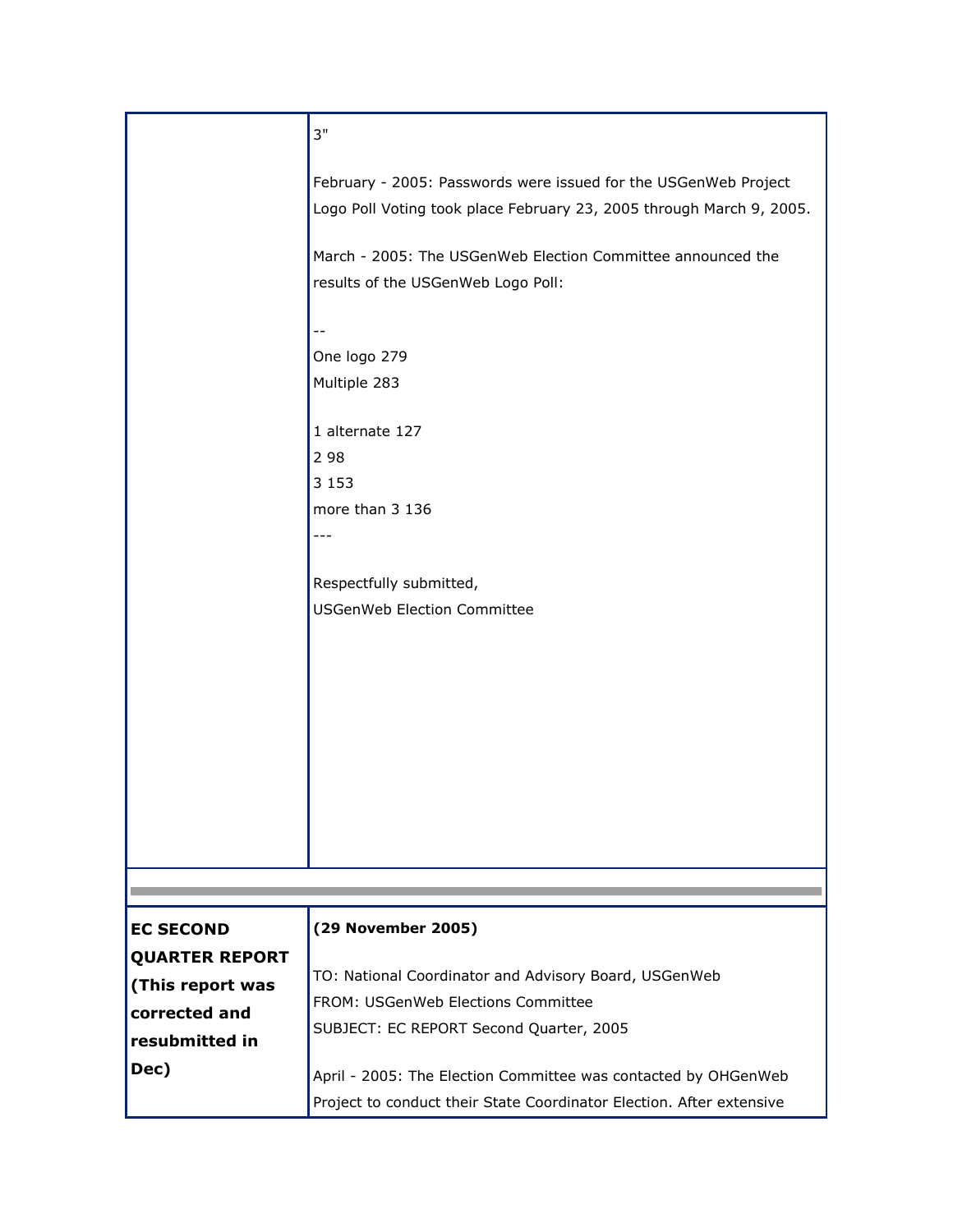discussion with the OHGenWeb leadership, the Election Committee declined to conduct the election. The election was subsequently handled by OHGenWeb Project volunteers and Sandra Quinn was elected State Coordinator.

The Election Committee was contacted by ARGenWeb Project to conduct their State Coordinator Election. The Election Committee conducted this election and Betsy Mills was declared winner in early May, 2005.

The Election Committee issued a project-wide announcement of registration period for the upcoming National elections.

The Election committee submitted a potential slate of new Election Committee members to the Advisory Board. That slate was accepted on April 25, 2005.

May - 2005: The Election Committee issued a call for temporary volunteers to assist in the upcoming National Election period. No temporary volunteers were seated.

The Election Committee issued two project-wide reminders of needed registration for the upcoming National Election.

The Election Committee was notified by the Advisory Board of the inclusion of a state-sponsored Bylaws amendment to be included on the national ballot.

The Election Committee made a Project-wide announcement of the upcoming nomination period for Nationals. The EC began accepting nominations for Advisory Board Representatives Wednesday, June 1, 2005 12:01 AM CST, concluding on Tuesday, June 14, 2005 11:59 PM CST.

June - 2005: The Voter list was frozen in accordance with EC Guidelines, and remained frozen until conclusion election, with the exception of updating email addresses and other corrections.

The opening of the Nominations period was announced, and the EC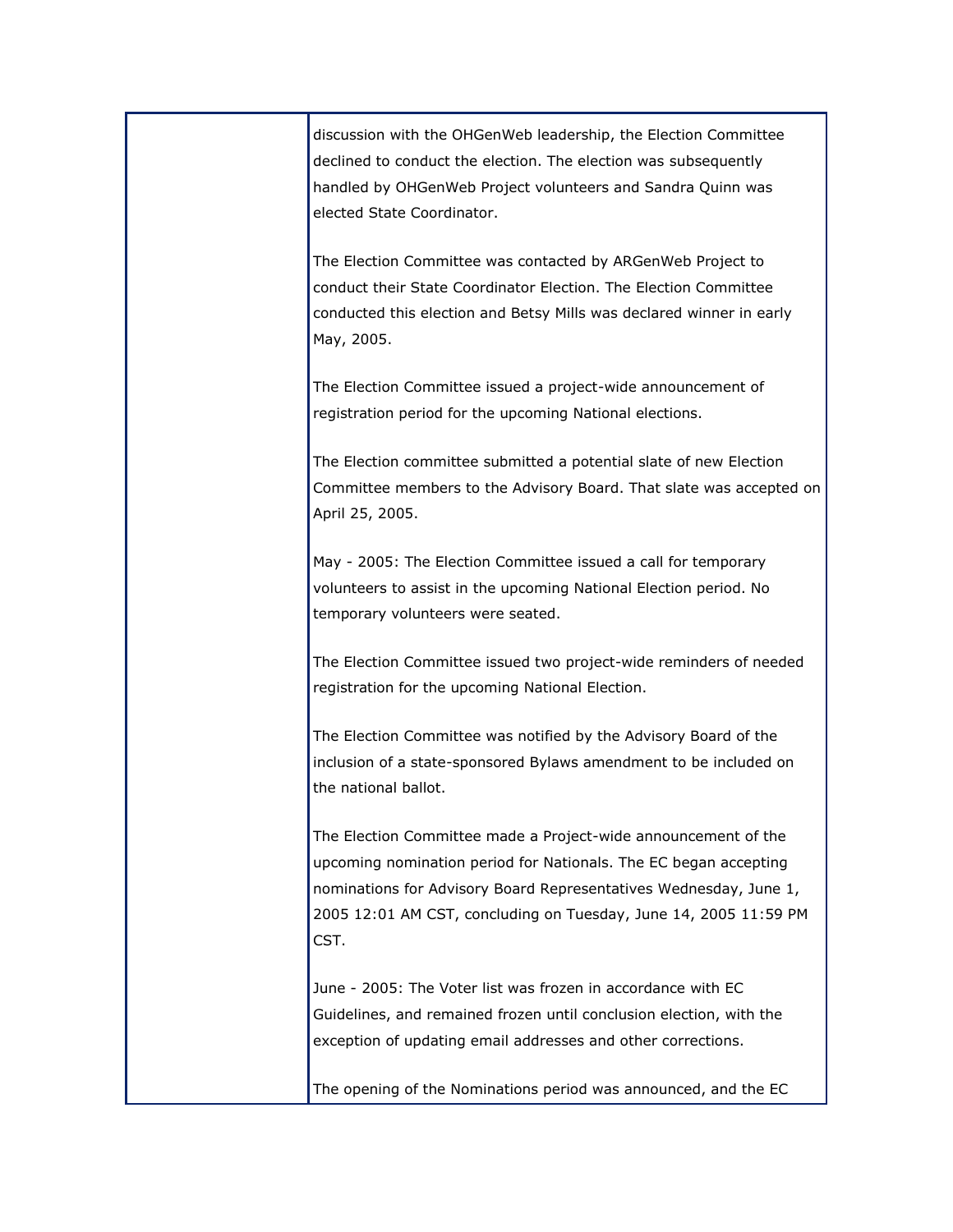| began accepting nominations. Nomination Period Wednesday, June 1,<br>2005 12:01 AM CST Tuesday, June 14, 2005 11:59 PM CST. |
|-----------------------------------------------------------------------------------------------------------------------------|
| Eighty-eight nominations were received during the nomination period.                                                        |
| The final slate of candidates consisted of:                                                                                 |
| National Coordinator                                                                                                        |
| One year term ending - 8/31/2006.                                                                                           |
| Davenport Haas, Linda                                                                                                       |
| Hall, Sherri                                                                                                                |
| Representative at Large                                                                                                     |
| Two year term ending - 8/31/2007.                                                                                           |
|                                                                                                                             |
| Mills, Betsy<br>St.Clair, Mike                                                                                              |
|                                                                                                                             |
| NENC - County Coordinator Representative                                                                                    |
| Two year term ending - 8/31/2007.                                                                                           |
| States: Connecticut, Illinois, Indiana, Maine, Massachusetts, Michigan,                                                     |
| New Hampshire, New York, Ohio, Pennsylvania, Rhode Island,                                                                  |
| Vermont, Wisconsin                                                                                                          |
| Scism, Jeffery G.                                                                                                           |
| Sweeney, Bob                                                                                                                |
| NWPL - State Coordinator Representative                                                                                     |
| Two year term ending - 8/31/2007.                                                                                           |
|                                                                                                                             |
| States: Alaska, Colorado, Idaho, Iowa, Minnesota, Montana, Nebraska,                                                        |
| North Dakota, Oregon, South Dakota, Washington, Wyoming                                                                     |
| Maynez, Sundee                                                                                                              |
| Mendenhall, Jason                                                                                                           |
| SEMA - County Coordinator Representative                                                                                    |
|                                                                                                                             |